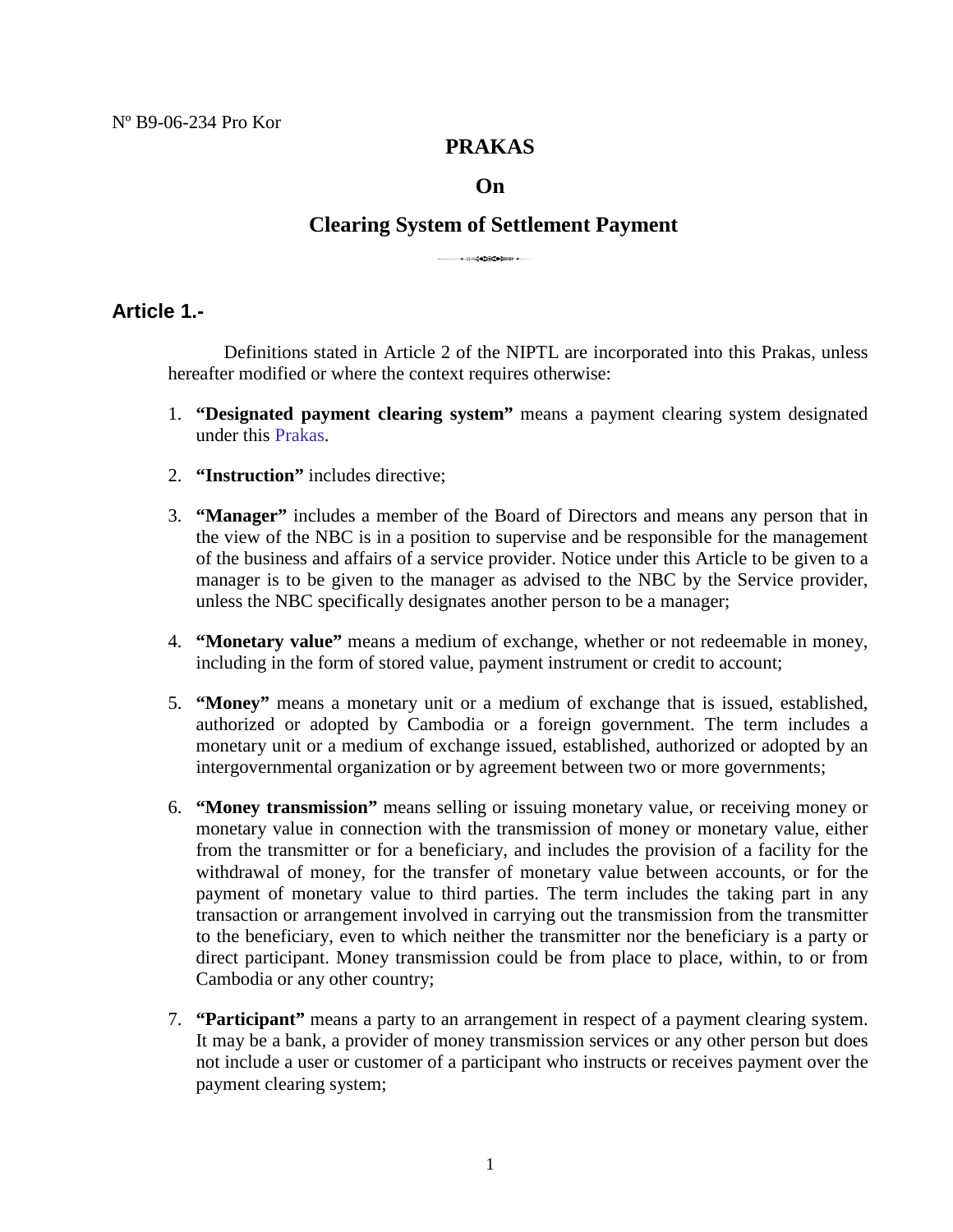- 8. **"Payment card"** means any card, plate, coupon book, or other device, including a code or any other means of access to an account or stored value, that may be used from time to time to obtain money or to make payment, and includes a debit, charge, credit and storedvalue card;
- 9. **"Payment clearing system"** means a system or arrangement for the communication, processing, exchange, clearing or settlement of payment orders and other messages effecting, ordering, enabling, or facilitating the making of payments, money transmission, money withdrawals, or transfers of monetary value;
- 10. **"Payment clearing system rule"** means a rule, by whatever name called, other than one issued by the NBC, that governs a payment clearing system, including its operation, clearing and settlement. It includes an amendment to, or a repeal of, a payment clearing system rule;
- 11. **"Payment instrument"** means a check, draft, money order, traveler's check, payment card, or other instrument for the transmission or payment of money or monetary value, whether or not negotiable. The term does not include a credit card voucher, letter of credit, or instrument that is redeemable by the issuer in goods or services;
- 12. **"Person"** means an individual, corporation, business trust, estate, trust, partnership, limited liability company, association, joint venture, government, governmental subdivision, agency or instrumentality, public corporation, or any other public, private or commercial body, unit or organization, with or without separate legal personality;
- 13. **"Record"** means information that is inscribed on a tangible medium or that is stored in an electronic or other medium and is retrievable in perceivable form;
- 14. **"Service provider"** means any person who operates or participates in the operation of a payment clearing system; and
- 15. **"Stored value"** means monetary value that is evidenced by an electronic record.

## **Article 2.-**

- 1. The NBC may by rules:
	- a. Set out conditions, requirements and standards under which payment clearing systems may be operated and designated;
	- b. Require the registration or licensing of service providers, set out conditions and requirements for such registration or licensing and provide for the circumstances under which such license or registration may be revoked by the NBC;
	- c. Set out charges and fees for the registration and licensing of service providers;
	- d. Supervise, regulate and oversee service providers;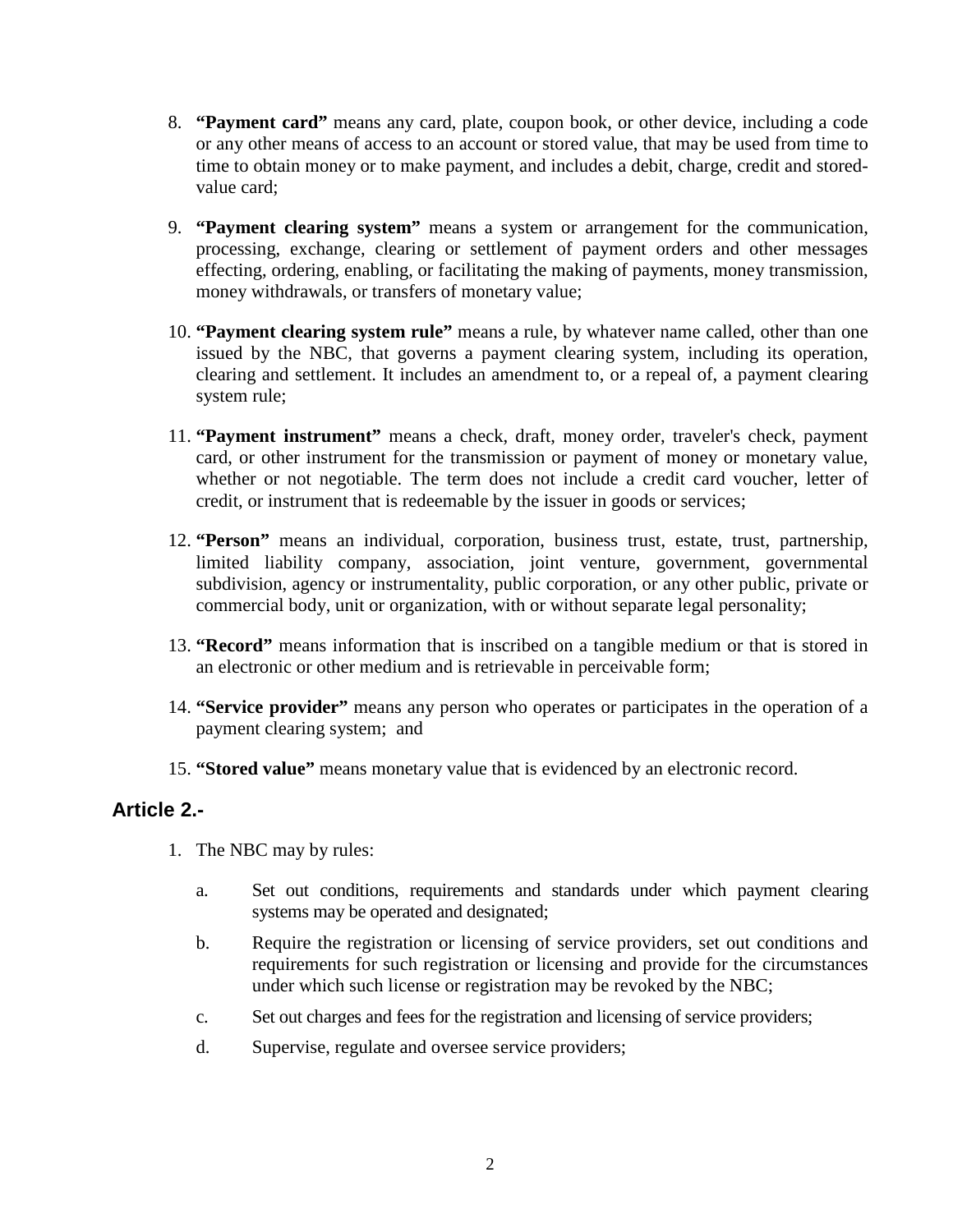- e. Set out conditions and requirements under which persons, including those providing money transmission services, may be participants in a payment clearing system or hold accounts and keep deposits in the NBC;
- f. Submit service providers to prudential requirements, including accounting and reporting requirements;
- g. Set out requirements, standards and guidelines on corporate matters of service providers, such as with regard to their form of incorporation or organization, administration, management, governance, control, capital adequacy and other capital requirements, ownership structure, quality of shareholders and administrators, and business and investment powers;
- h. Impose on service providers requirements, standards and guidelines designed to facilitate their inspection by the NBC, including requirements, standards and guidelines regarding the collection, maintenance on record and reporting to the NBC of information on matters as specified, including about their participants and in relation to transactions or any category of them, in such format and detail as shall be set out in rules; and
- i. Submit service providers to market regulation aimed at the protection of customers and participants or any category of them, and particularly, set out disclosure requirements and regulate contract terms of payment clearing systems and their participants.
- 2. Rules under this Article, and any conditions, requirements and standards provided thereunder, on any matter, including on licensing, registration, or designation, and regarding fees and charges, may vary from one category to another of service providers, as well as from one sub-category or type of service providers, as classified and determined by the NBC at its sole discretion.

## **Article 3.-**

- 1. The NBC may, if it considers it in the public interest to do so, designate a payment clearing system to be subject to regulation, supervision and oversight under this Prakas.
- 2. The following factors shall be considered in a determination of whether it is in the public interest to designate a payment clearing system:
	- a. the level of financial safety provided by the payment clearing system to the participants and users;
	- b. the efficiency and competitiveness of payment clearing systems in Cambodia; and
	- c. the best interests of payment clearing system participants and their customers or the financial system in Cambodia.
- 3. Before a payment clearing system is designated, the NBC shall consult the manager and participants of the payment clearing system, and may consult interested parties, with respect to the effects of the designation.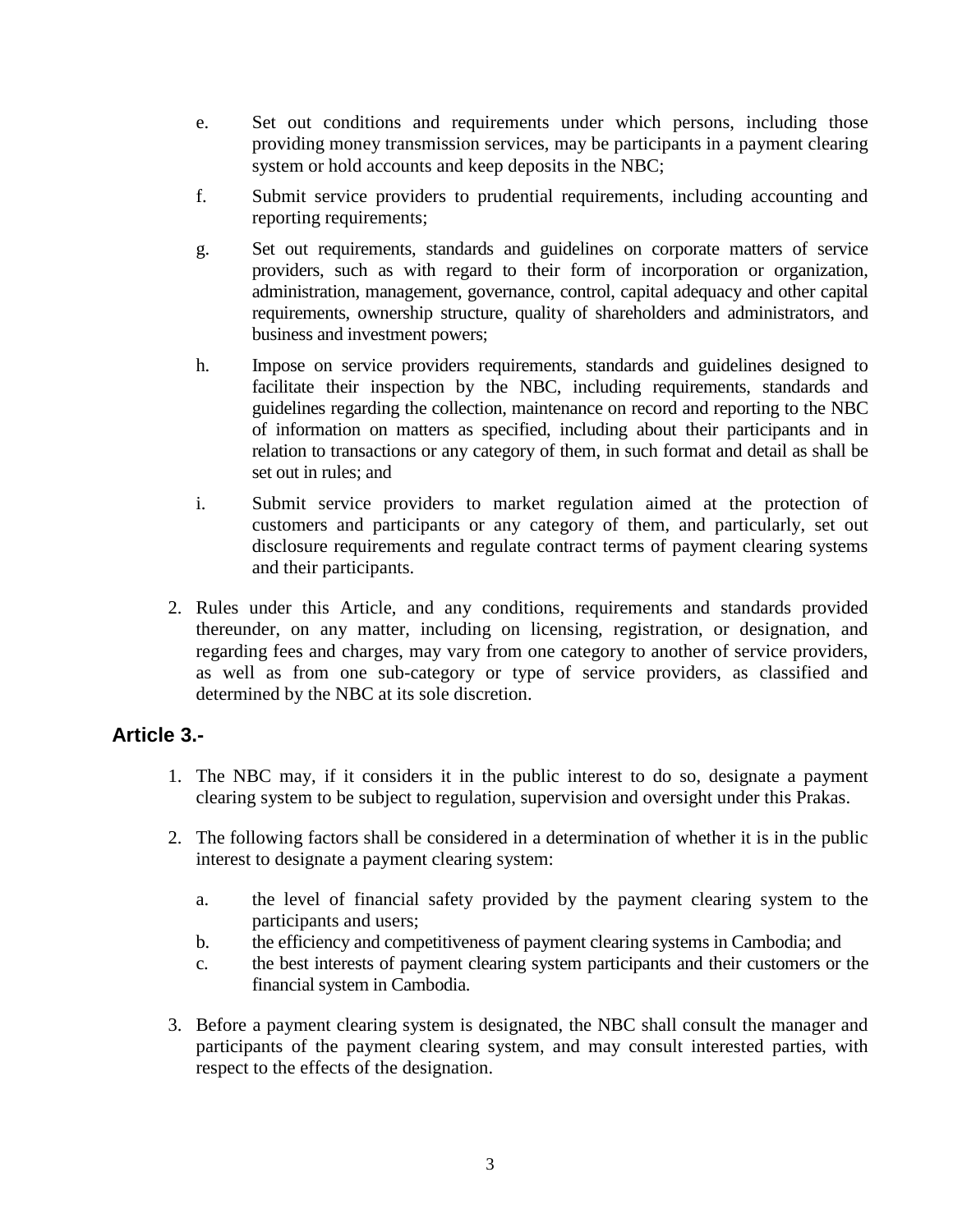- 4. The NBC shall notify the manager and the participant of the designated payment clearing system in any manner that the NBC considers appropriate.
- 5. A designation shall be published in the *Official Gazette*.

## **Article 4.-**

- 1. A copy of every payment clearing system rule governing a designated payment clearing system shall be sent by the manager of the designated payment clearing system or, if there is none, by the participants to the NBC,
	- a. In the case of a payment clearing system rule made before the designation of the payment clearing system, within 30 days after the designation; and
	- b. In the case of a payment clearing system rule made after the designation, within 10 days after it is made.
- 2. A payment clearing system rule, other than a payment clearing system rule referred to in paragraph (1)(a), does not come into force before the thirtieth day after a copy of it is sent to the NBC under paragraph (1), but the NBC may declare the payment clearing system rule to be in force at any time before that period expires.
- 3. If the NBC is of the opinion that an extension of the period mentioned in paragraph (2) is necessary to permit adequate review of a payment clearing system rule, the NBC may within 10 days after its receipt, on written notice to the sender of the payment clearing system rule, extend that period by up to 30 days.
- 4. The NBC may disallow the whole or a part of a payment clearing system rule governing a designated payment clearing system, before or anytime after it becomes or is in force. A payment clearing system rule in force so disallowed becomes ineffective from the moment the decision to disallow it is advised to the manager of a designated payment clearing system, or at any time thereafter, as instructed by the NBC in its decision to disallow the payment clearing system rule.
- 5. Where a payment clearing system rule in force is disallowed in whole or in part by the NBC under paragraph (4), so as to give rise to the need to amend or replace a payment clearing system rule, in order to facilitate the continued smooth operation of the designated payment clearing system, the decision of the NBC to disallow it must be included in an instruction, issued pursuant to Article 5, instructing the manager of the designated payment clearing system of the needed amendment or replacement, and further providing a text for a temporary payment clearing system rule to apply until an amending or replacing payment clearing system rule is adopted by the system. The temporary payment clearing system rule becomes effective immediately when the payment clearing system rule to be replaced or amended becomes ineffective.
- 6. The NBC may exempt a designated payment clearing system from the application of paragraph (2).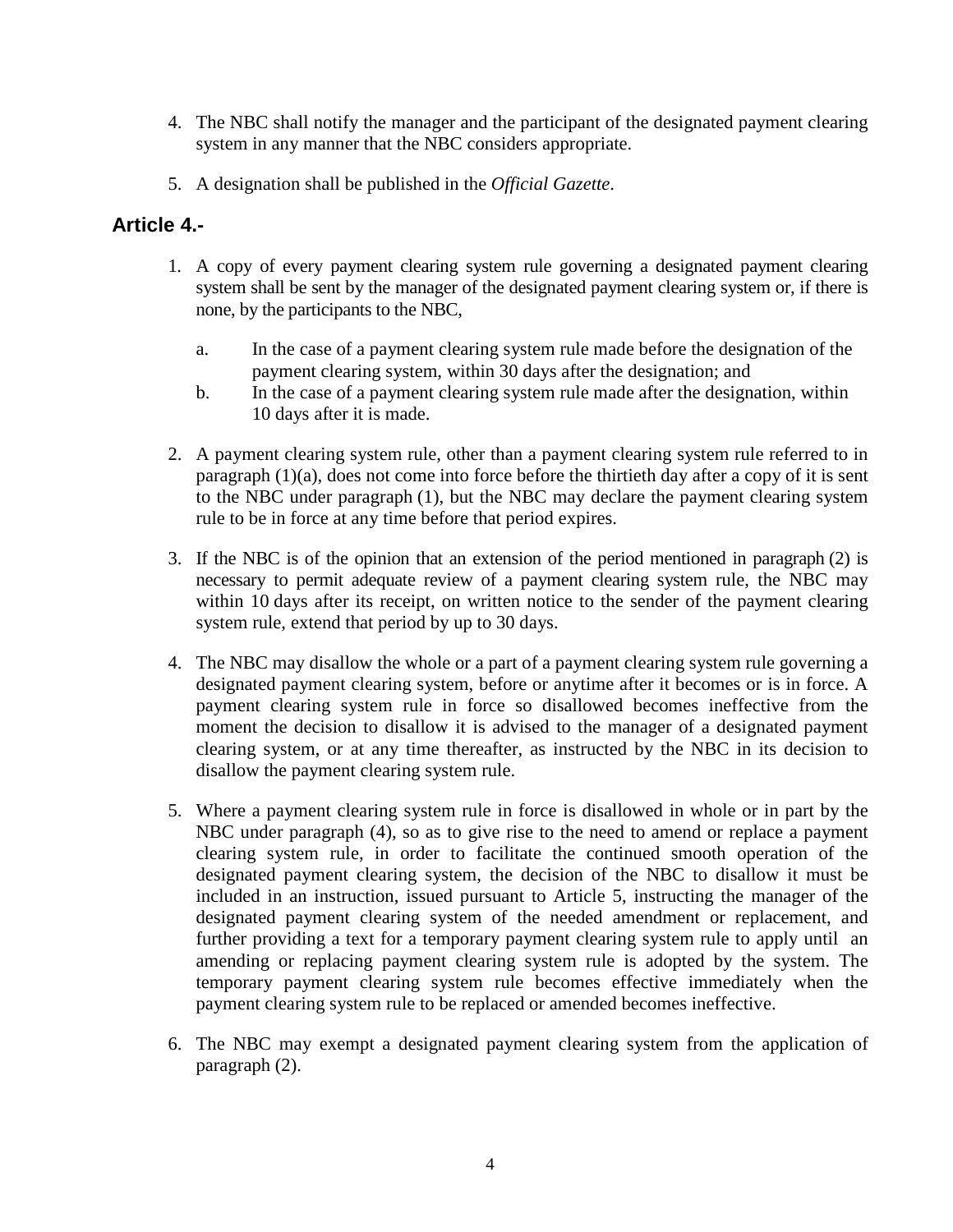## **Article 5.-**

- 1. The NBC may issue an instruction to the manager or to a participant of a designated payment clearing system in respect of :
	- a. The conditions a person must meet to have access or become a participant in the designated payment clearing system;
	- b. The operation of the designated payment clearing system, including its clearing and settlement;
	- c. The interaction of the designated payment clearing system with other payment clearing systems; or
	- d. The relationship of the designated payment clearing system with its participants.
- 2. Before giving an instruction, the NBC shall consult the person to whom it is to be given, and may consult any interested party, with respect to the content and the effect of the instruction.
- 3. The NBC may specify in an instruction that a manager of the designated payment clearing system or a participant in such a system shall, within such time as the NBC considers necessary,
	- a. Cease or refrain from engaging in an act or course of conduct;
	- b. Perform such acts as in the opinion of the NBC are necessary in the public interest; or
	- c. Make, amend, or repeal a payment clearing system rule.
- 4. As soon as is practicable after implementing an instruction and completing any actions required to be taken in connection with it, the person to whom it is given shall notify the NBC that the directive has been implemented and the action completed.
- 5. An instruction shall be published in the *Official Gazette*.
- 6. An instruction is binding on the person to whom it is given.

## **Article 6.-**

- 1. The NBC may audit, inspect, and require the production of, accounts, records, books, and documents, inspect offices of, and request information from any person the NBC wishes to determine whether such a person operates or involved in the operation of a payment clearing system to be considered for designation under this Article.
- 2. Any person and an employee, agent or manager of a person to whom a request or demand is made under paragraph (1) shall comply with it.
- 3. At its sole discretion the NBC may have audits and inspections under paragraph (1) carried out on its behalf, in whole or in part, by reputable independent external auditors who shall report to the NBC.